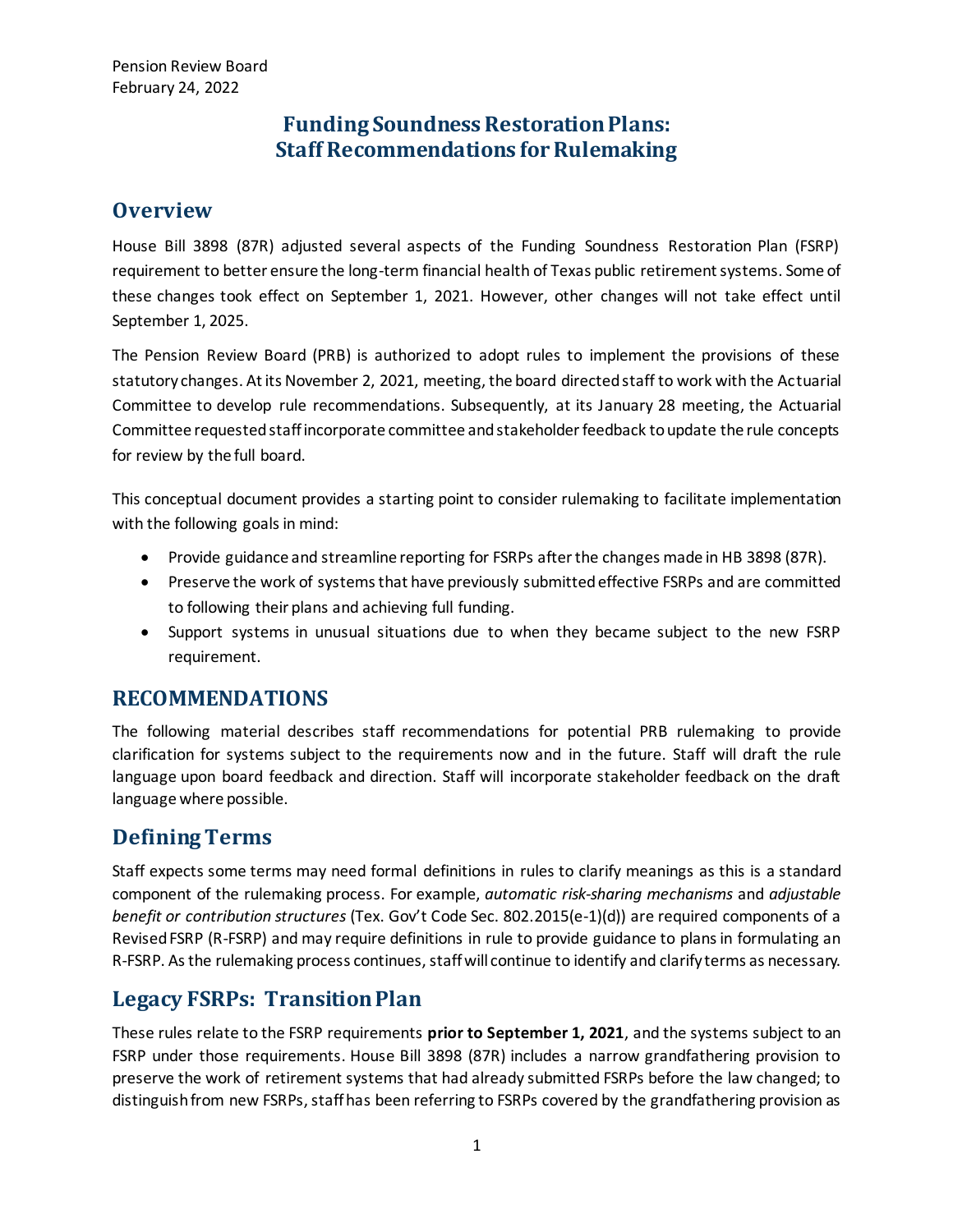**legacy FSRPs or L-FSRPs**. Staff is recommending rulemaking on these topics to clarify the transition to the new standards.

## **Recommendation1A: Clarify how the PRB will determine whether a system with an L-FSRP is adhering to its plan to restore funding.**

L-FSRPs can continue operating under the previous law. However, if a system with an L-FSRP would have been subject to a revised FSRP under the previous law, they will now prepare an FSRP under the current law instead. A system would have had to prepare an old revised FSRP if it had a funding period greater than 40 years and it had not adhered to the existing FSRP, so these will also likely be the main conditions used to determine when an L-FSRP system would need to prepare an FSRP under the current law.

## **Recommendation 1B: Set the threshold for completing, or graduating, an L-FSRP to the earliest of either the L-FSRP's target date or the date the system completes an AV reflecting a funding period below 30 years.**

Previously, systems would be considered to have **completed** or **graduated from** an FSRP before the goal year by submitting an AV that reflected a funding period below 40 years.

Based on our current understanding, once a system completed its L-FSRP, it would no longer be able to continue under the previous version of the law, even if it continued to follow the terms of its L-FSRP. If the threshold for completing an L-FSRP remained at 40 years, a system could potentially trigger a new FSRP before reducing its funding period to 30 years in line with the new requirement, even if the terms of the L-FSRP are still being followed.

#### **Recommendation 1C: Resolve ambiguity about the effective date of a statutory provision exempting certain systems from the new revised FSRP requirement, which, if left unaddressed, could prevent some systems from continuing to follow their legacy FSRPs as intended.**

As stated before, HB 3898 includes a grandfathering provision meant to preserve the work of systems with effective FSRPs created under the previous law. The bill also exempts plans meeting certain criteria from the new, more stringent 25-year revised FSRP requirement. See the textbox on the following page for more detail regarding these provisions.

The effective date of this exemption from the revised FSRP is ambiguous under the new law. If the effective date were prior to September 1, 2025, plans qualifying for this exemption from the revised FSRP could be excluded from the grandfathering provision, possibly preventing some plans from continuing to follow their legacy FSRPs. The actual revised FSRP requirement does not apply until after September 1, 2025, when the first

### **HB 3898 Grandfathering and Revised FSRP Exemption Provisions**

#### Grandfathering of legacy FSRPs

House Bill 3898 (87R) includes a narrow provision to preserve the work of retirement systems following an effective FSRP created before the law changed on September 1, 2021. As long asthe system is adhering to their legacy FSRP, they should be covered by this grandfathering provision.

#### Exemption from the revised FSRP requirement

The bill also includes an exemption from the newrevised FSRPs (R-FSRPs) requirements with a more stringent maximum funding period of 25 years and required plan changes. This exemption applies to a system that has a funding period of between 30 and 40 years and is either adhering to an FSRP formulated before September 2025 OR uses or will use an actuarially determinedcontribution rate structure.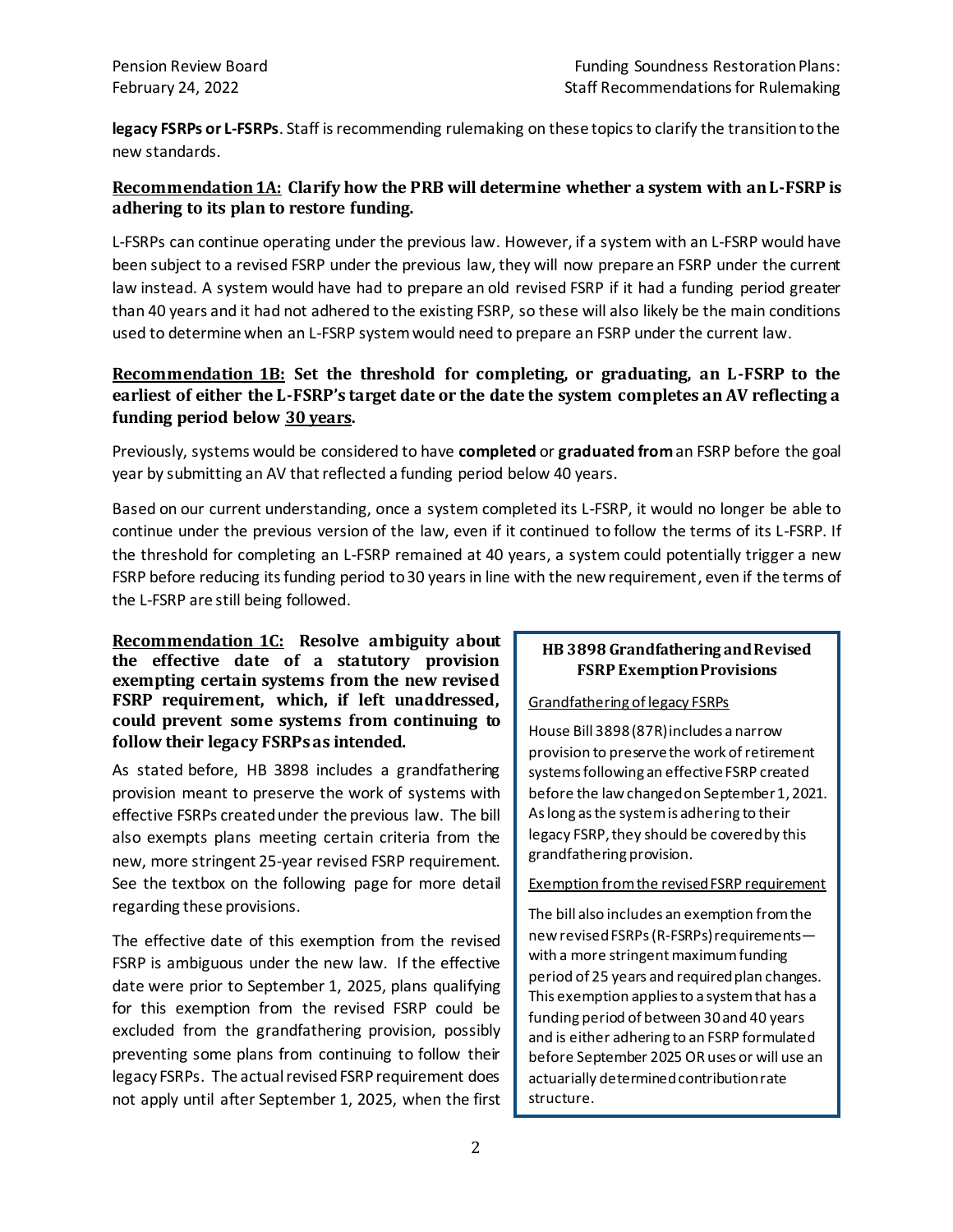new 30-year FSRPs are due; as such, the effective date of the exemption should logically not be before September 1, 2025.

If the PRB does not address the effective date of the exemption in rule, the impact of the new law could run counter to the PRB's recommendation to preserve the effort of systems that made difficult changes to improve plan funding and ensure benefit security for their members.

# **New FSRP Process: Establish methods to determine compliance**

The changes to the FSRP requirements also necessitate clarification of how the PRB will determine systems' compliance with the new law. Clarifying criteria for determining adherence under the new law is particularly important since one route to qualify for the R-FSRP exemption is to adhere to an FSRP formulated before September 1, 2025; this would include any active L-FSRPs as well as the initial 30-year FSRPs prepared under the new law submitted before that date.

Staff recommends rulemaking to clarify three aspects of determining compliance, as described below.

## **Recommendation 2A: Adopt a method that the PRB will use to determine if a system has fulfilled the requirements of an FSRP or R-FSRP.**

An FSRP prepared under the current law requires some of the same components as FSRPs prepared under the previous law, but some new components have been added:

- The maximum allowable funding period is 30 years rather than 40 years.
- It is due either within two years of the date of the triggering AV or by September 1, 2025, whichever is later.
- The actions in the FSRP must be approved by the governing bodies of both the system and sponsor before the FSRP is adopted.
- It must be adopted at open meetings of both the system and sponsor.
- It must be submitted to the PRB within 31 days once the governing bodies of the system and sponsor have adopted it.
- The system's funding policy must be updated based on the FSRP. A rule may be necessary to lay out a required timeline for submitting a funding policy revised because of an FSRP.

Most of the requirementsfor R-FSRPs are the same as new 30-year FSRPs, with some additions:

- The maximum allowable funding period is 25 years rather than 30 years.
- It **must** also include automatic risk-sharing mechanisms, an ADC structure, and other adjustable benefit or contribution mechanisms. As previously noted, staff anticipates terms such as "adjustable benefit or contribution mechanisms" and "risk-sharing mechanisms" may require formal definitions in rule to provide clarity to systems subject to an R-FSRP.

Statute also requires an AV or supplemental analysis be submitted to the PRB. An AV is required within 90 days of the date the FSRP or R-FSRP is adopted by the governing bodies of the system and sponsor, and the supplemental analysis would be due within 90 days if requested by the PRB. The AV or analysis must include certain components: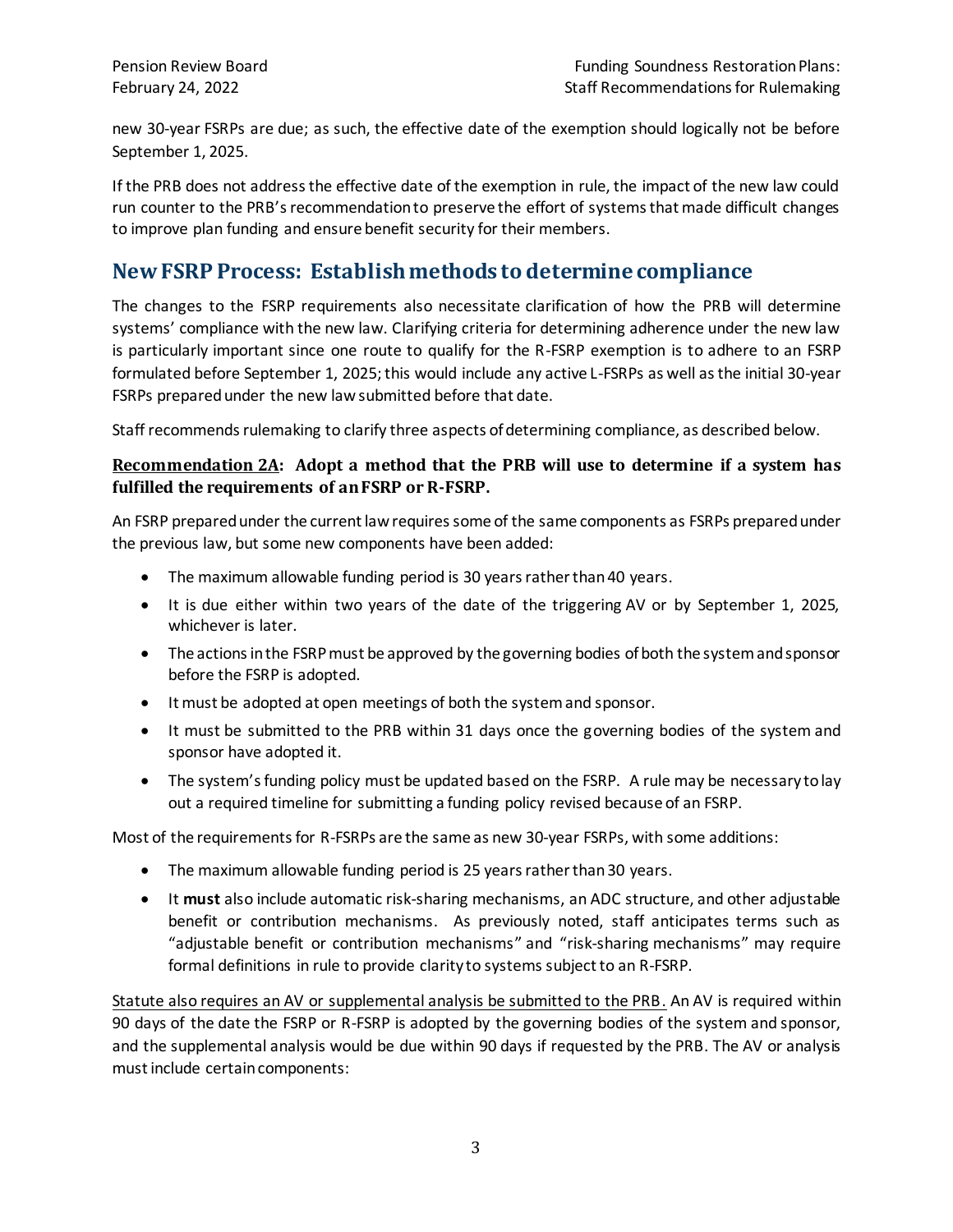- It must have an actuarial projection of the system's assets and liabilities between the date the FSRP is due and the date the plan is expected to achieve full funding.
- It must include a description of all assumption and methods used to perform the analysis, and those must comply with actuarial standards of practice.

#### *Compliance and Enforcement*

Many of the new requirements are very specific, but some aspects may need more detailed clarification.

- For example, it could be useful to provide a method for systems and sponsors to document their adoption of FSRPs at open meetings to demonstrate they have satisfied that aspect of the requirement.
- Additionally, compliance standards could specify that either the actuarial value of assets or the market value of assets could be used to calculate the funding period for FSRPs to allow more flexibility and encourage meaningful changes to funding policies to meet the requirement.<sup>1</sup>
- Statute requires funding policies to be revised to align with any changes made during the FSRP process; however, a rule may be necessary to lay out a required timeline for funding policy revisions made as a result of an FSRP.

Staff plans to address certain FSRP compliance elements within the PRB's *Policy for Determination of System Actuarial Review,* which currently reflects the prior FSRP process. The policy will be updated along with the rules draft and will include staff and board actions to be taken with corresponding timelines, such as reminders, notices, reports, and invitations to systems and sponsors to provide testimony at PRB meetings. The PRB's statute also provides subpoena power and writ of mandamus authority. However, staff has determined that if the board were to ever use these tools, rules are not required beyond guidance already provided in the statute.

## **Recommendation 2B**: **Clarify how progress updates should be submitted, such as in writing or by a report at a PRB meeting.**

There are also additional requirements for periodic progress updates to the PRB. The first update report to the PRB would be due within a year of the triggering AV, and additional updates would be required every six months after the first until an FSRP is adopted and submitted. These updates must include a draft of the plan and a description of any changes under consideration.

Note: Systems that are currently subject to the FSRP requirement have already passed the first anniversary of the AV that triggered the FSRP. These systems would likely benefit from a rule specifying a progress update schedule for the transitional period.

### **Recommendation 2C: Adopt methods to determine when a system qualifies for the revision exemptions, including potential options for voluntary submission of FSRPs from systems that are not currently subject to the requirement.**

The revision exemption includes an allowance for systems **adhering** to FSRPs prepared between September 1, 2021, and September 1, 2025, which would be prepared under the current law rather than

 $^1$  Section 802.2011, Texas Government Code, specifies that the actuarial value of assets must be used to calculate the funded ratio, and that is the definition referenced in the FSRP statutes.